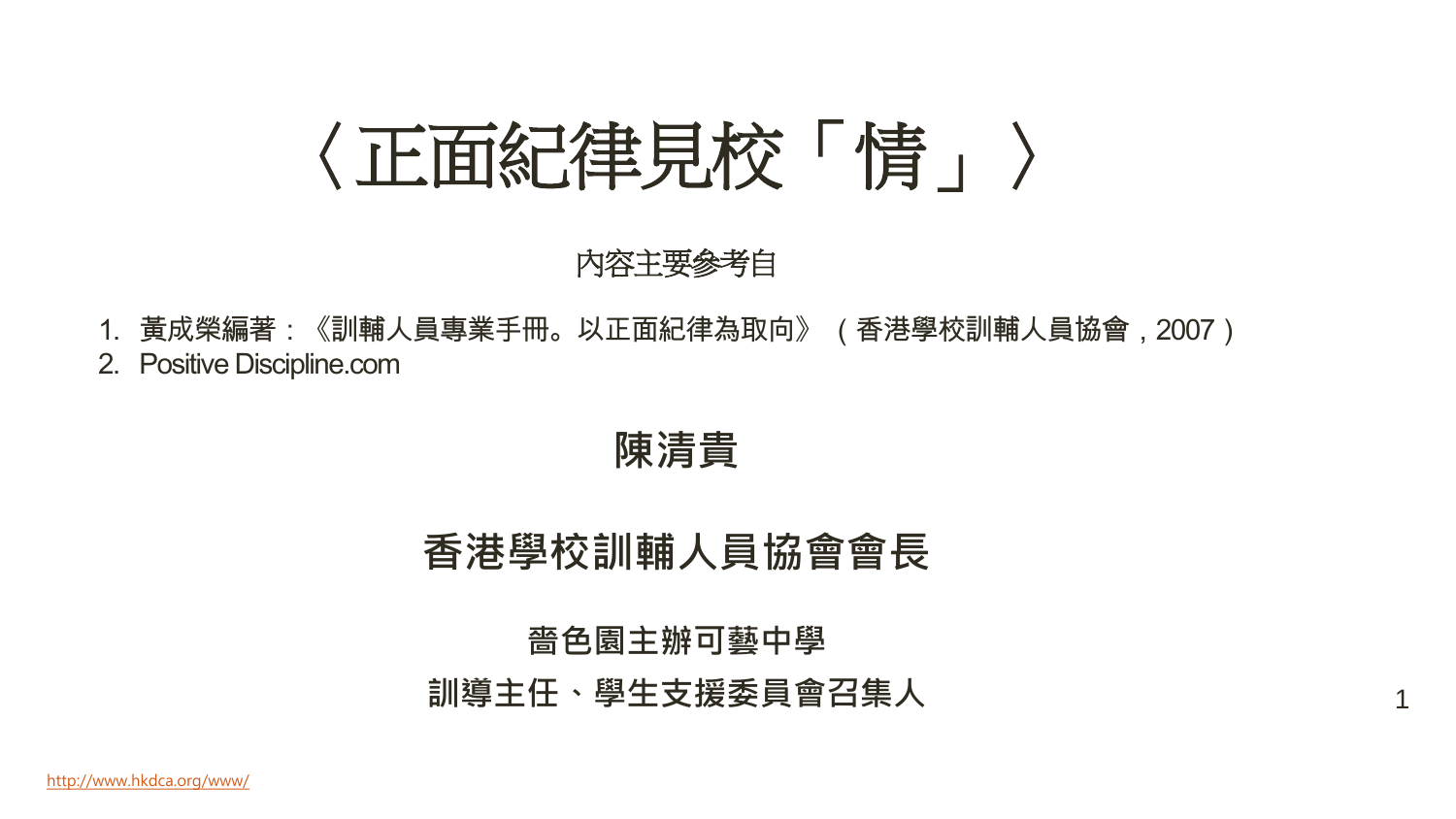

# 1. 什麼是正面紀律? (正面紀律的理論與實踐)

# 2. 當代訓輔工作如何結合正面紀律? (開心日記) 2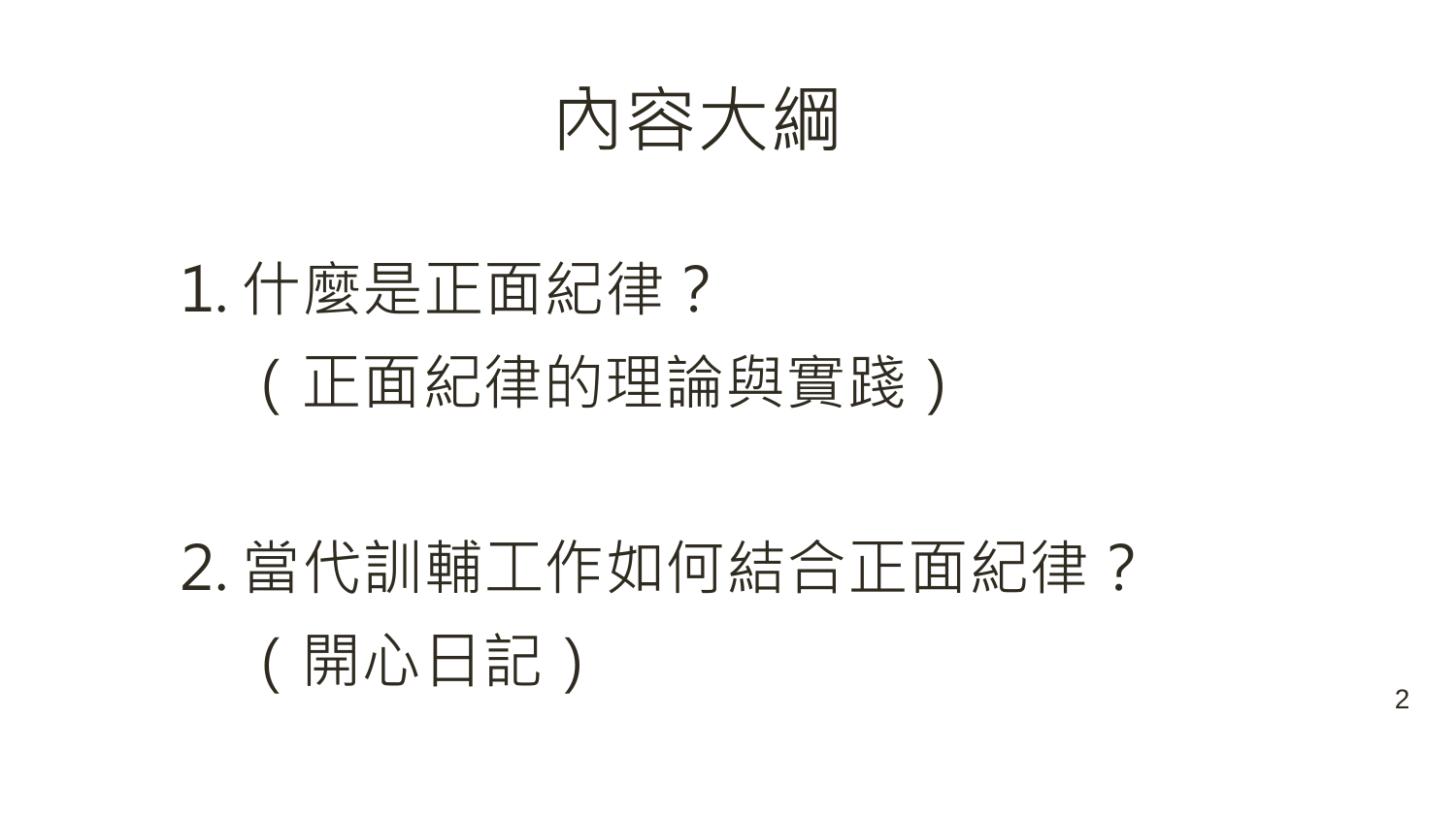當代訓育工作的大氣候

## 「正面」 =「不嚴厲」?「不可嚴厲」?

## 「正面」 =「不處分」?「不可處分」?

## 「正面」 = 有讚冇彈?

## 「正面」 VS 正向 / 正當 / 正…… 3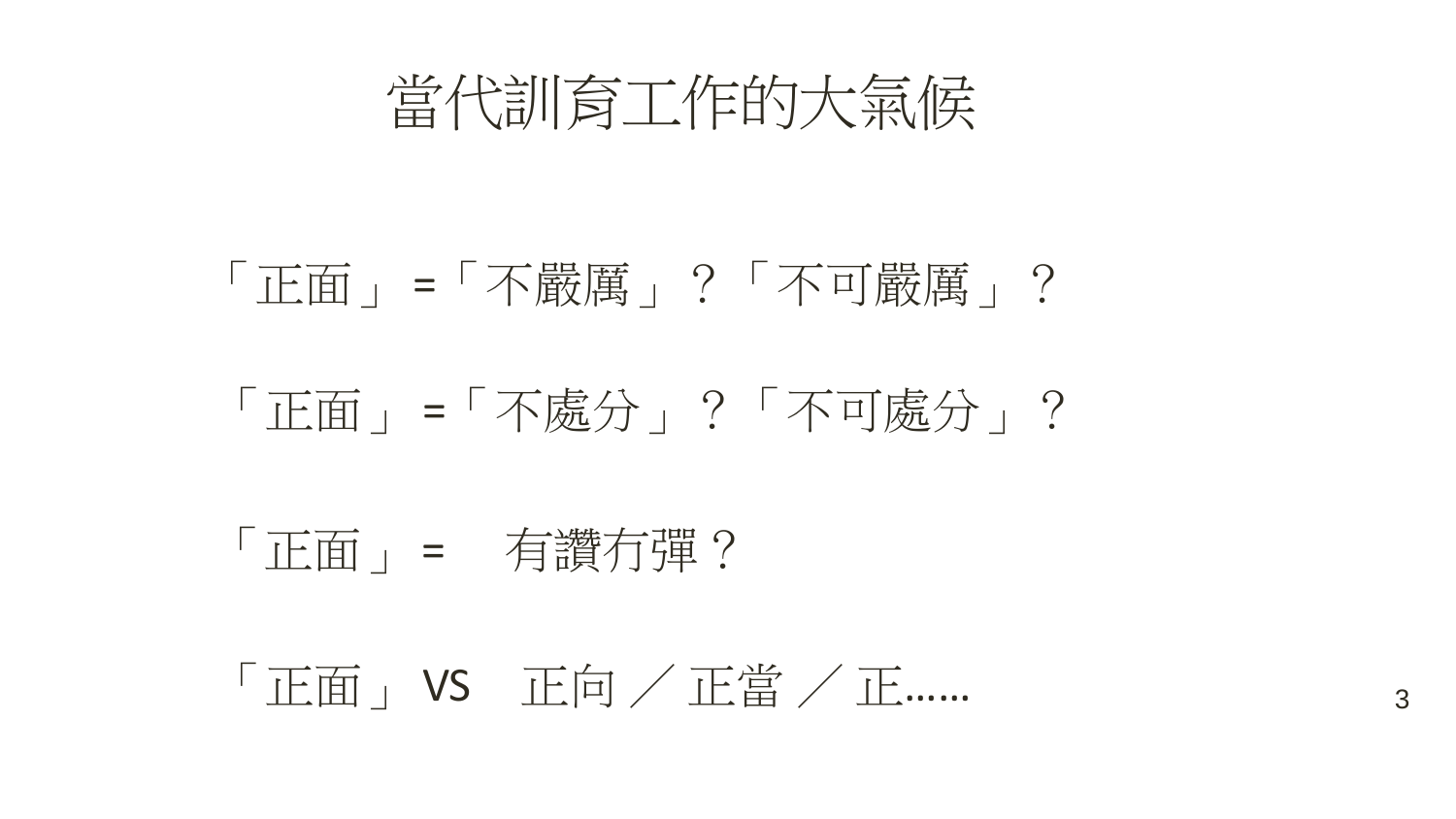

# 「不正面」 又如何?!

# 我大聲唔代表有禮貌?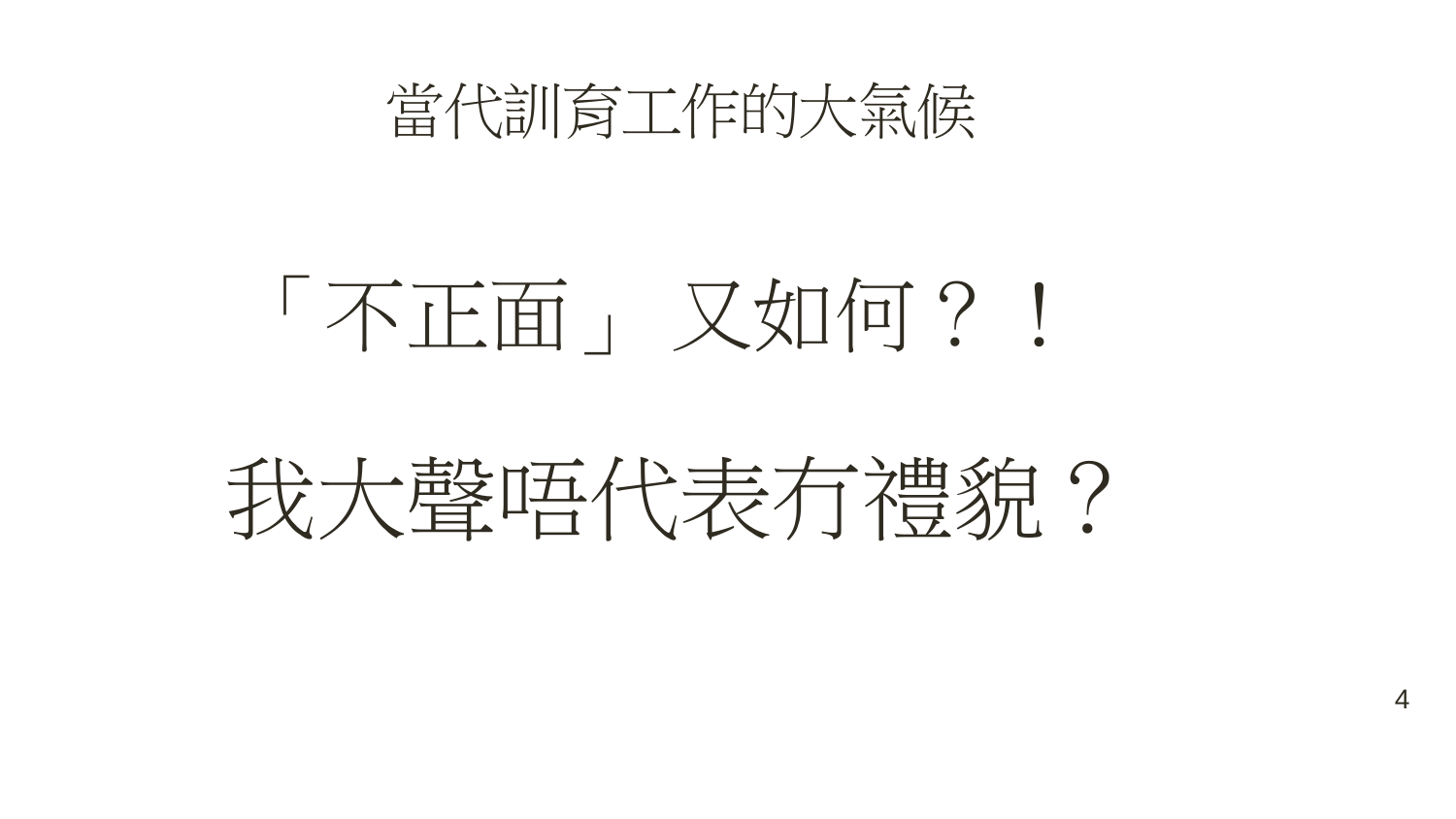What is Positive Discipline?

Positive Discipline is a **program** designed to

teach young people to become responsible,

respectful & resourceful members of

their communities.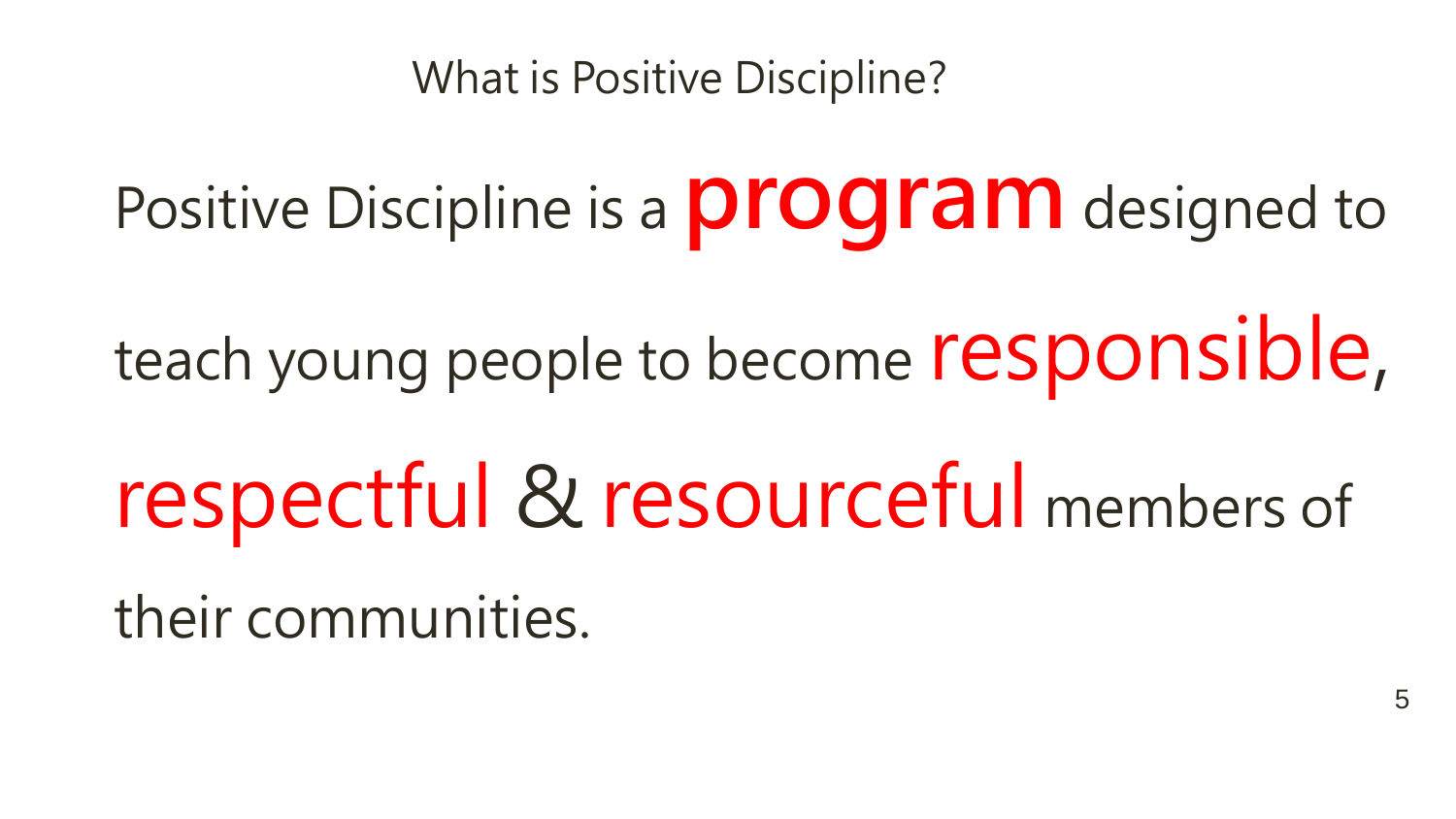What is Positive Discipline?

It teaches important **SOCial & life skills** 

in a manner that is deeply

respectful & encouraging

for both children and adults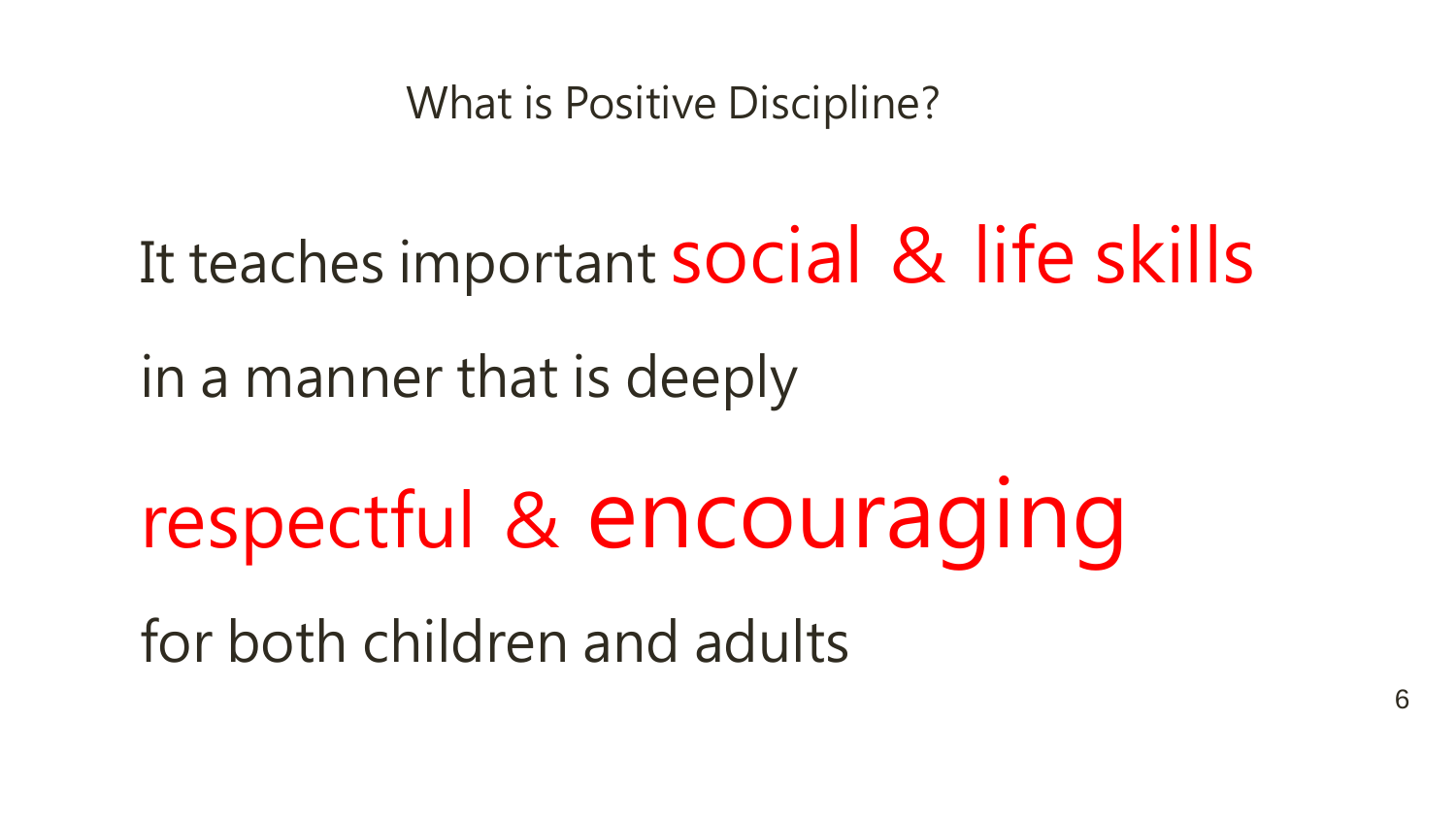What is Positive Discipline?

Positive Discipline is based on the understanding that discipline **must be taught** and that discipline teaches.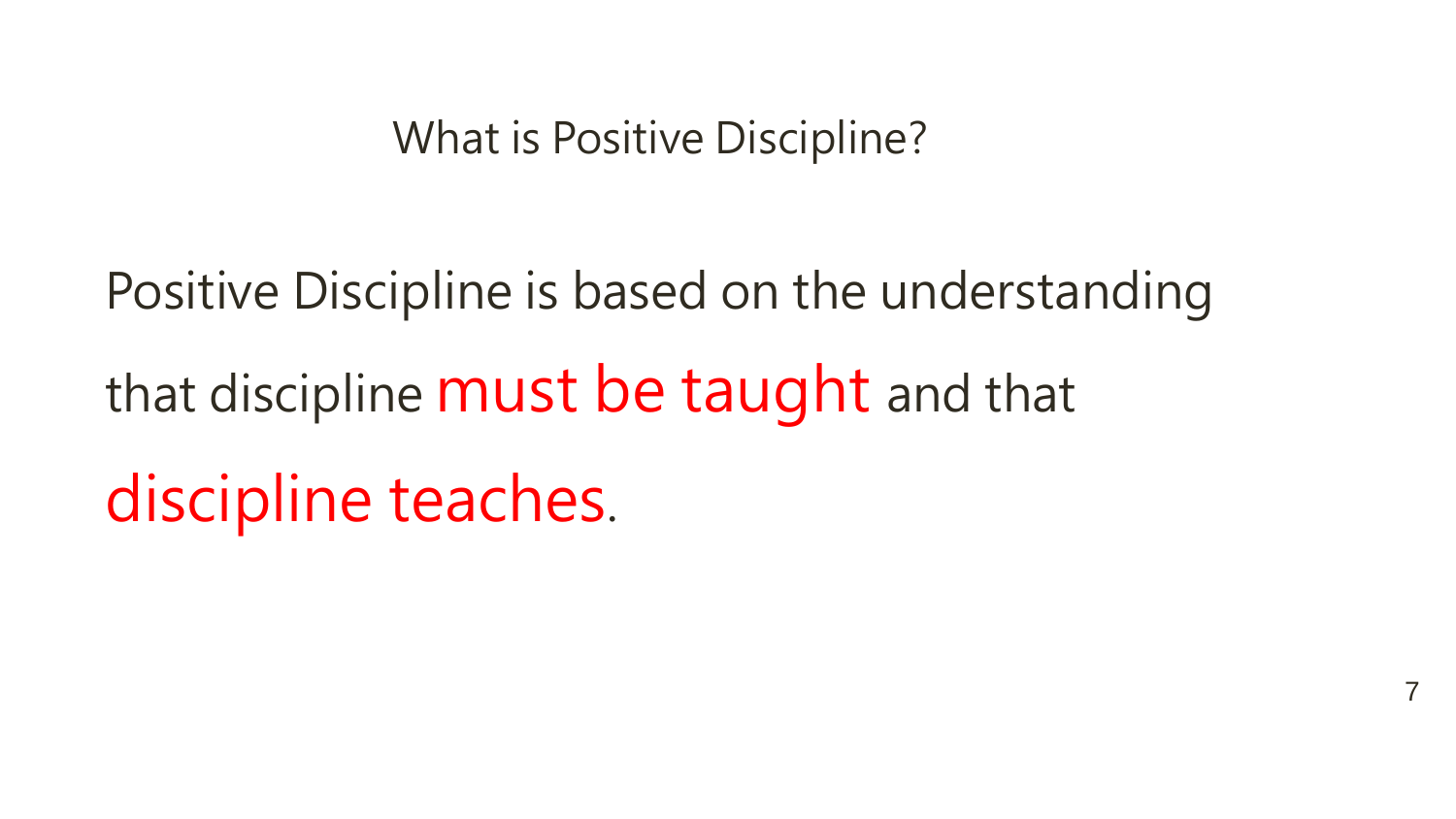FIVE CRITERIA FOR EFFECTIVE DISCIPLINE

Jane Nelsen

1) Helps children feel a sense of connection.

8

(Belonging and significance)

2) Is mutually respectful and encouraging.

(Kind  $\&$  firm at the same time.)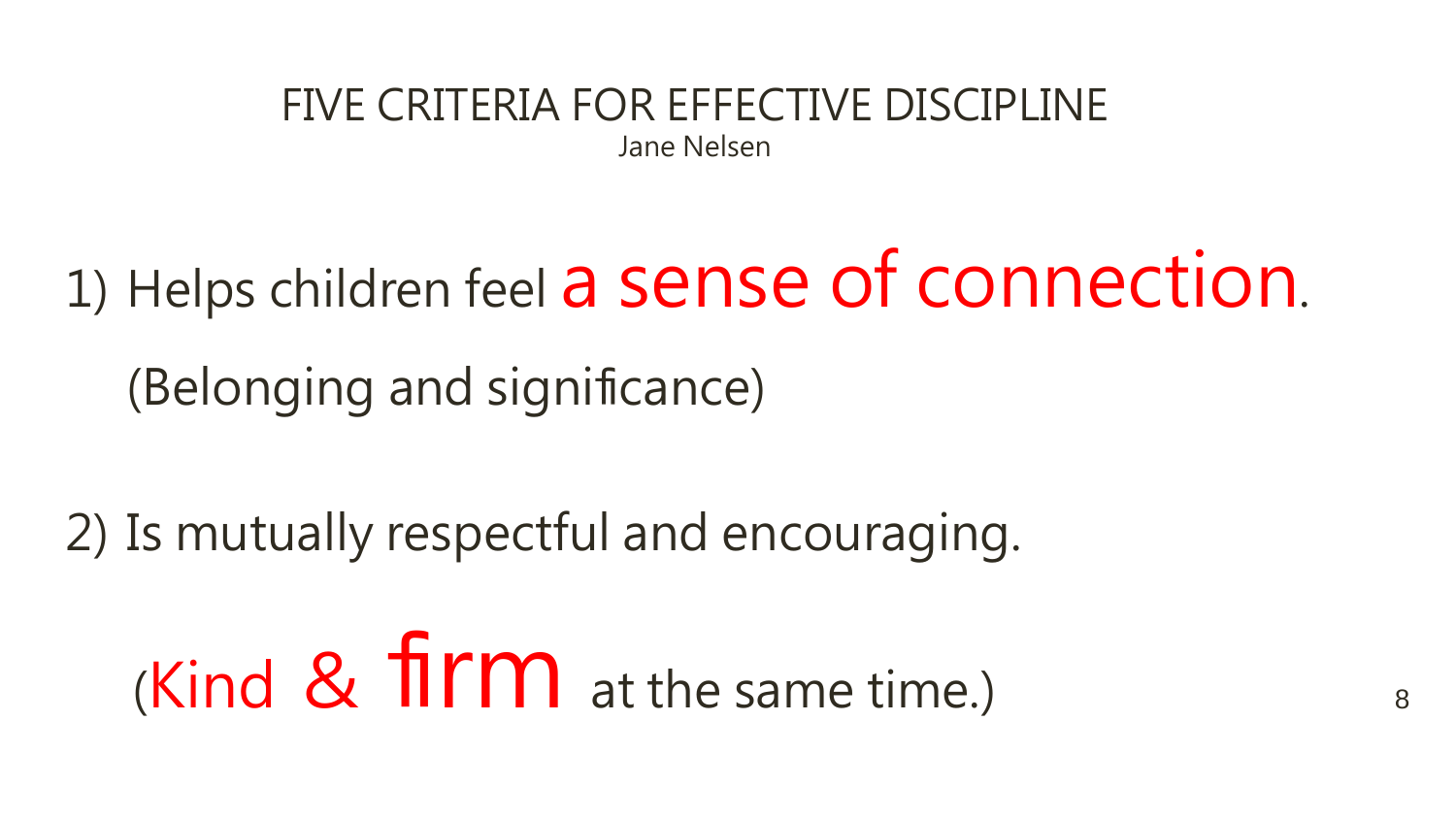#### FIVE CRITERIA FOR EFFECTIVE DISCIPLINE Jane Nelsen

3) Is effective long - term. (Considers what the child is thinking, feeling, learning, & deciding about himself & his world – and what to do in the future to survive or to thrive.)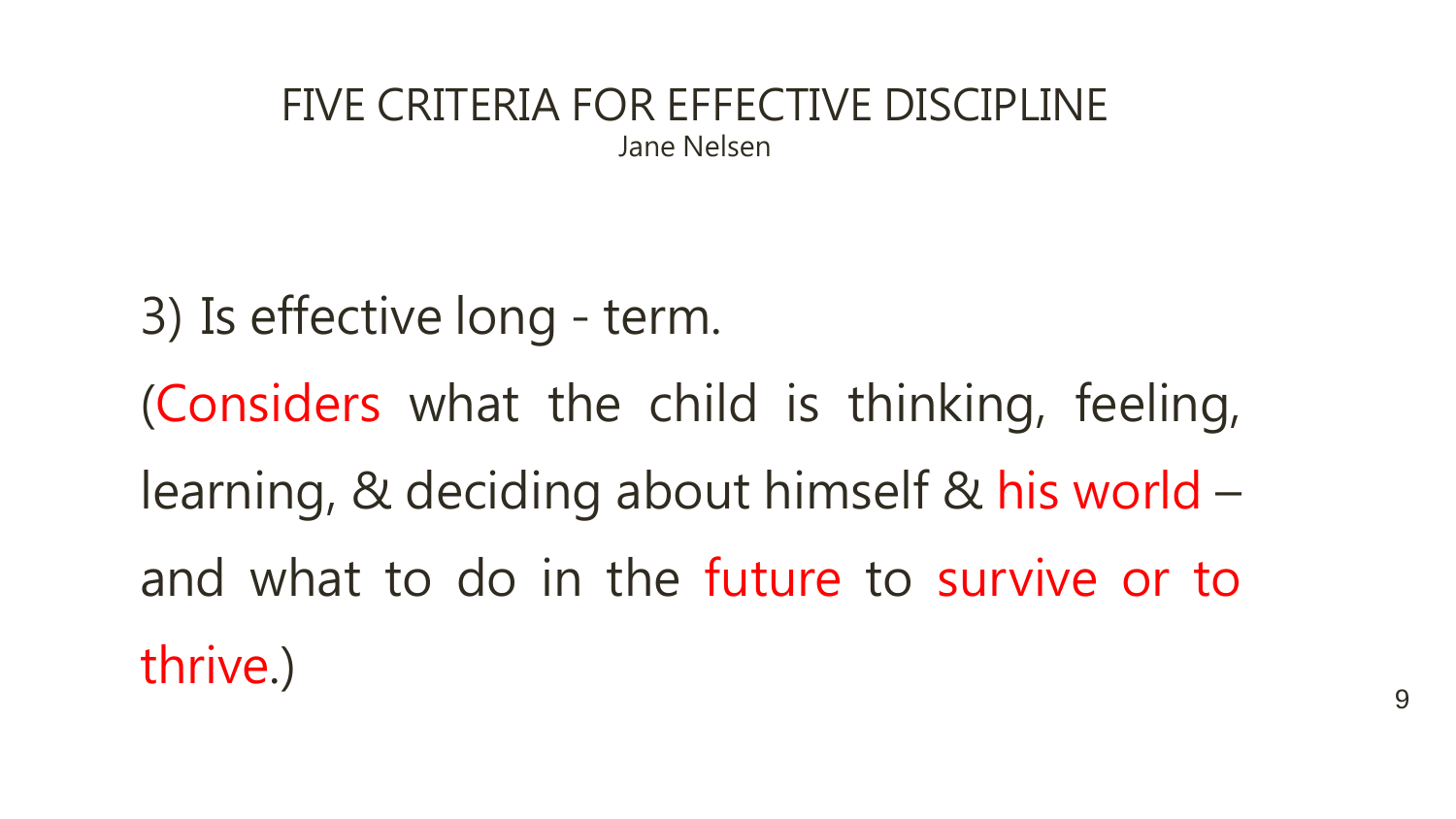#### FIVE CRITERIA FOR EFFECTIVE DISCIPLINE Jane Nelsen

4) Teaches important social and life skills. (Respect, concern for others, problem solving, and cooperation as well as the skills to contribute to the home, school or larger community.)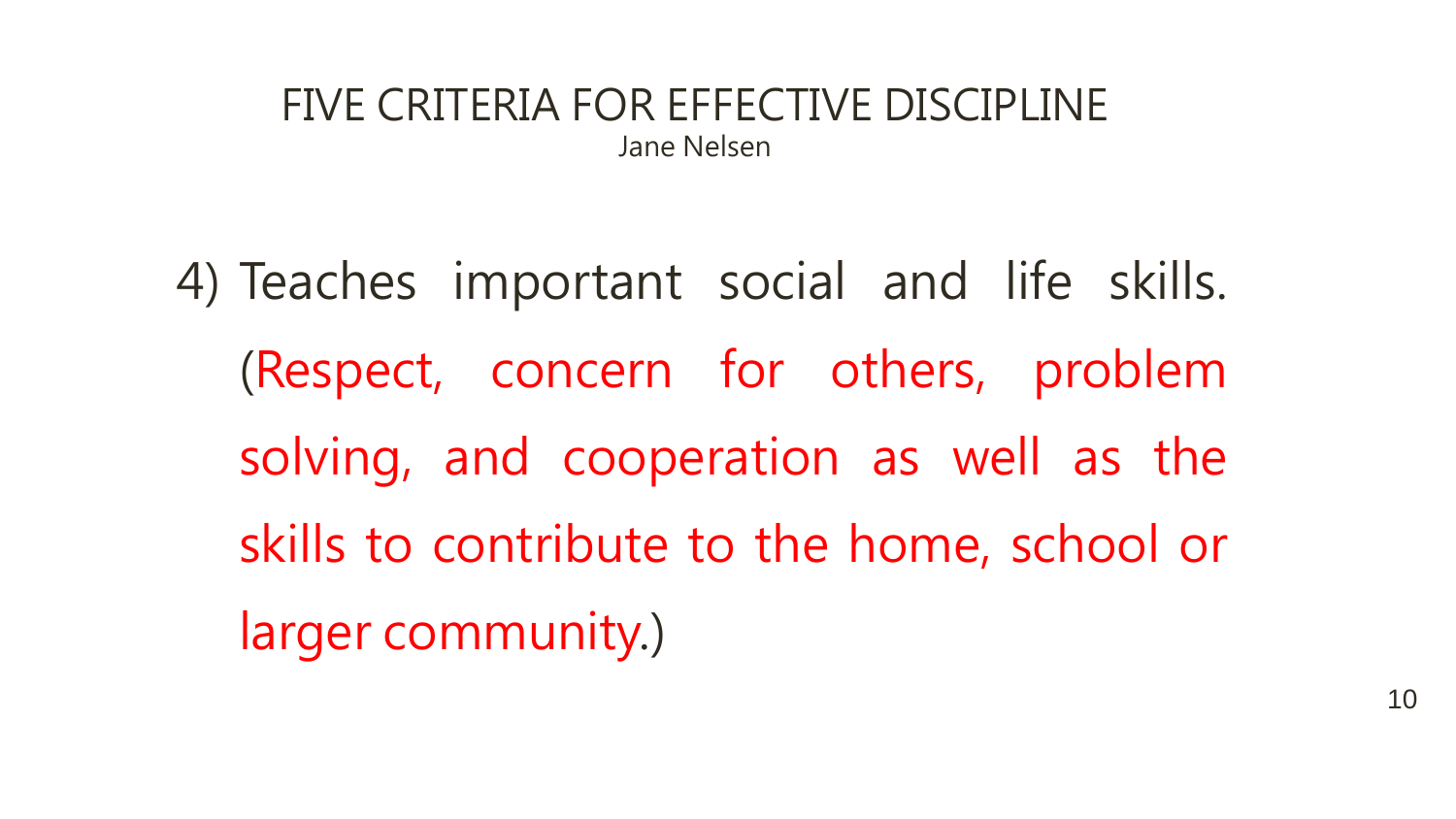#### FIVE CRITERIA FOR EFFECTIVE DISCIPLINE Jane Nelsen

5) Invites children to discover how capable they are. (Encourages the constructive use of personal power and autonomy.)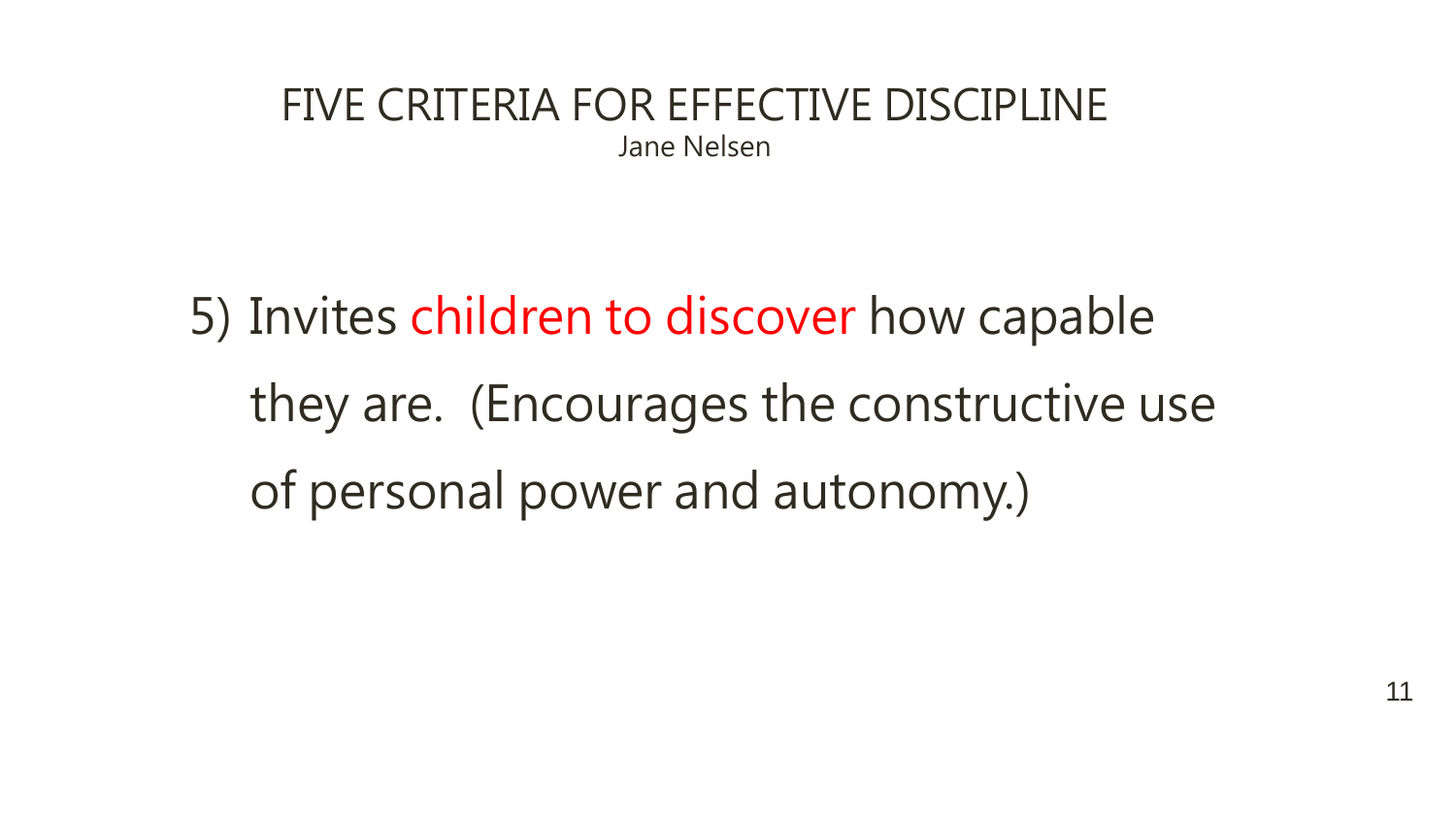正面紀律實踐架構

#### 自律

### 更懂得尊重他人

#### 動機及目標得以增強

## 初嘗成功的滋味並建立自信

從被欣賞中感到被接納

## 明白自已在校內的角色

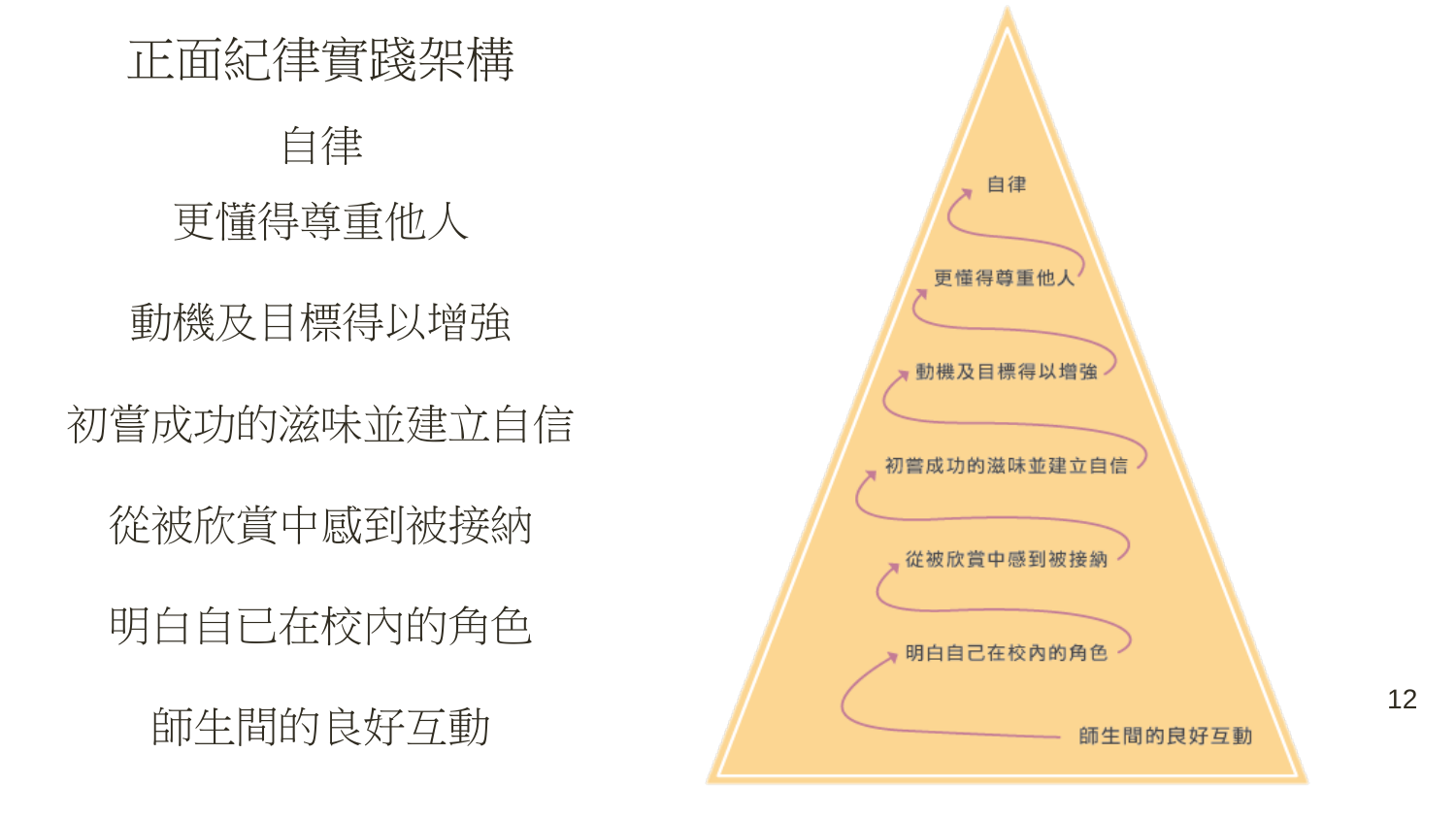#### 《演員的自我修養》

## 「根據俄國戲劇大師史坦尼斯拉夫斯基的講法,

## 痛呢,就是由外到內,再由內到返外」

# 「自我栽種,自我發掘」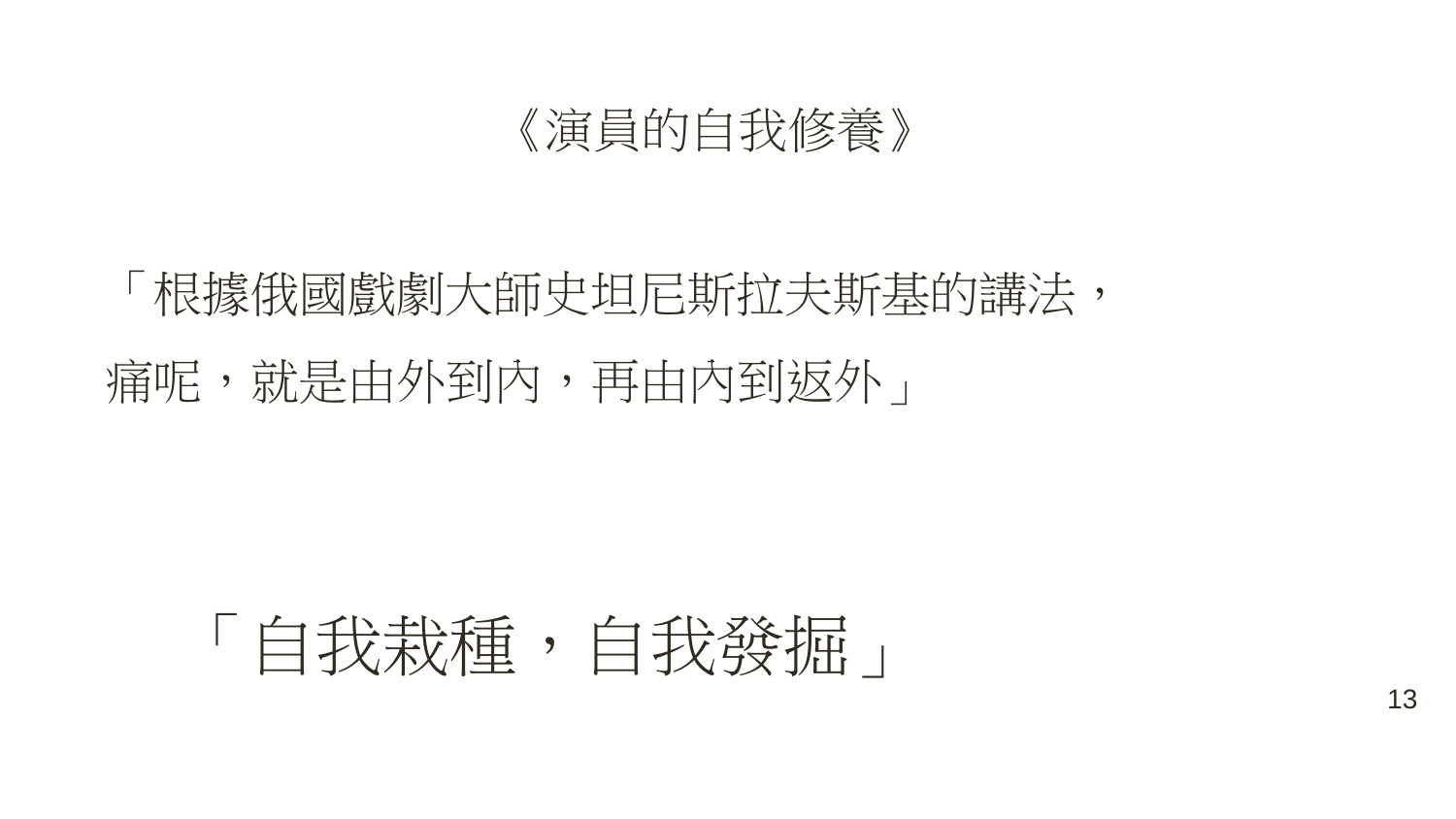

# 2. 當代訓輔工作如何結合正面紀律? (開心日記)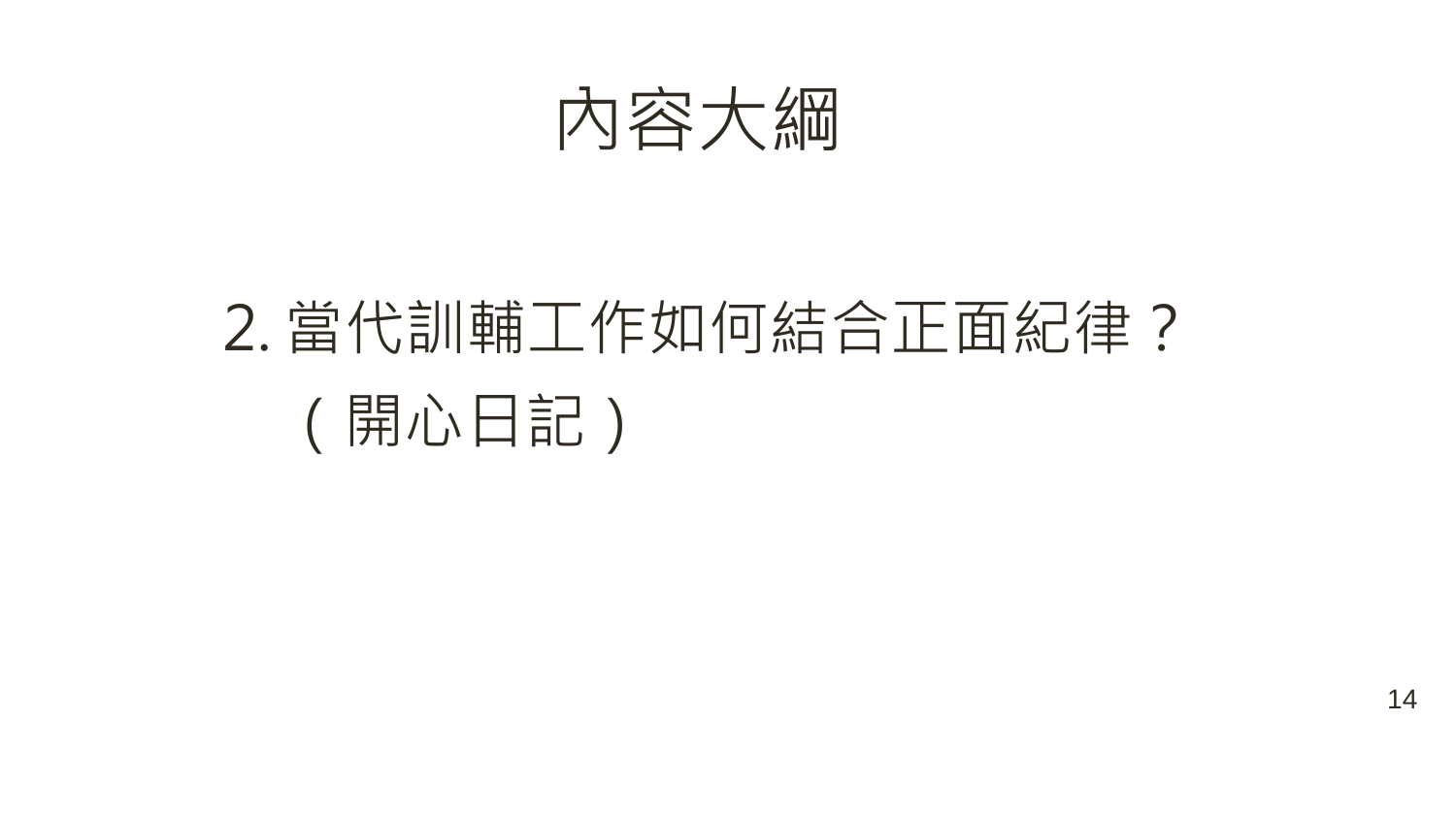# 正面紀律

與



|      | 正面紀律                                                                                                                 | 嚴厲紀律                                                                                                                              |
|------|----------------------------------------------------------------------------------------------------------------------|-----------------------------------------------------------------------------------------------------------------------------------|
| 焦點   | ・鼓勵好行為的出現及延續<br>・重視師生互動及合作關係<br>・啟發學生明白自己的境況,提升<br>動機,邁向自律                                                           | 阻止壞行為的出現及延續<br>・重視校規及法定條文<br>・以殺ー儆百的方式控制學生<br>行為,不容有亂子出現                                                                          |
| 關鍵詞  | ・積極預防 (proactive)<br>・合作關係<br>(co-operative relationship)<br>・清晰指引 (clear instruction)<br>・提升動機 (enhance motivation) | ・逃避痛苦<br>(pain avoidance)<br>・懲罰 (punishment)<br>・阻嚇 (deterrence)<br>・矯治 (reform)                                                 |
| 理論背景 | ・正面心理學<br>(positive psychology)<br>・充權理論 (empowerment theory)<br>・動機面談法 (motivational<br>interviewing technique)     | ・審判學派 (justice and<br>punishment perspective)<br>・行為改良理論 (behavioral<br>modification theory)<br>・學習理論<br>(social learning theory) |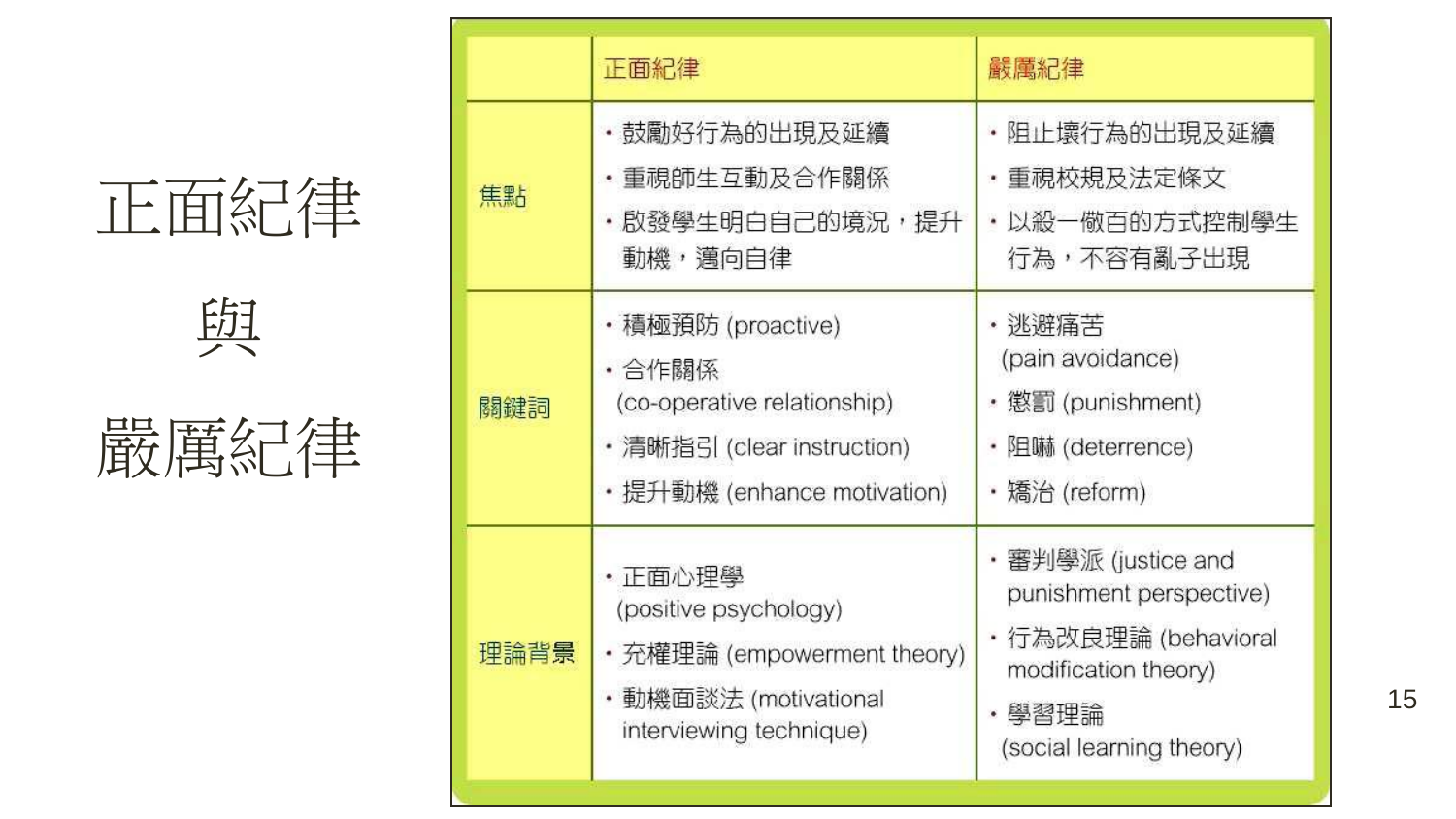# 正面紀律與嚴厲紀律(二元對立?)

#### 正面紀律

- 鼓勵良好行為的出現及延續
- 重視師生的互動及合作關係

•正向心理學

- 清晰指引
- 充權理論(Empowerment theory)

#### 嚴厲紀律

- 阻止壞行為的出現及延續
- 重視校規及法定條文
- 阻嚇
- 行為改良理論
- 審判學派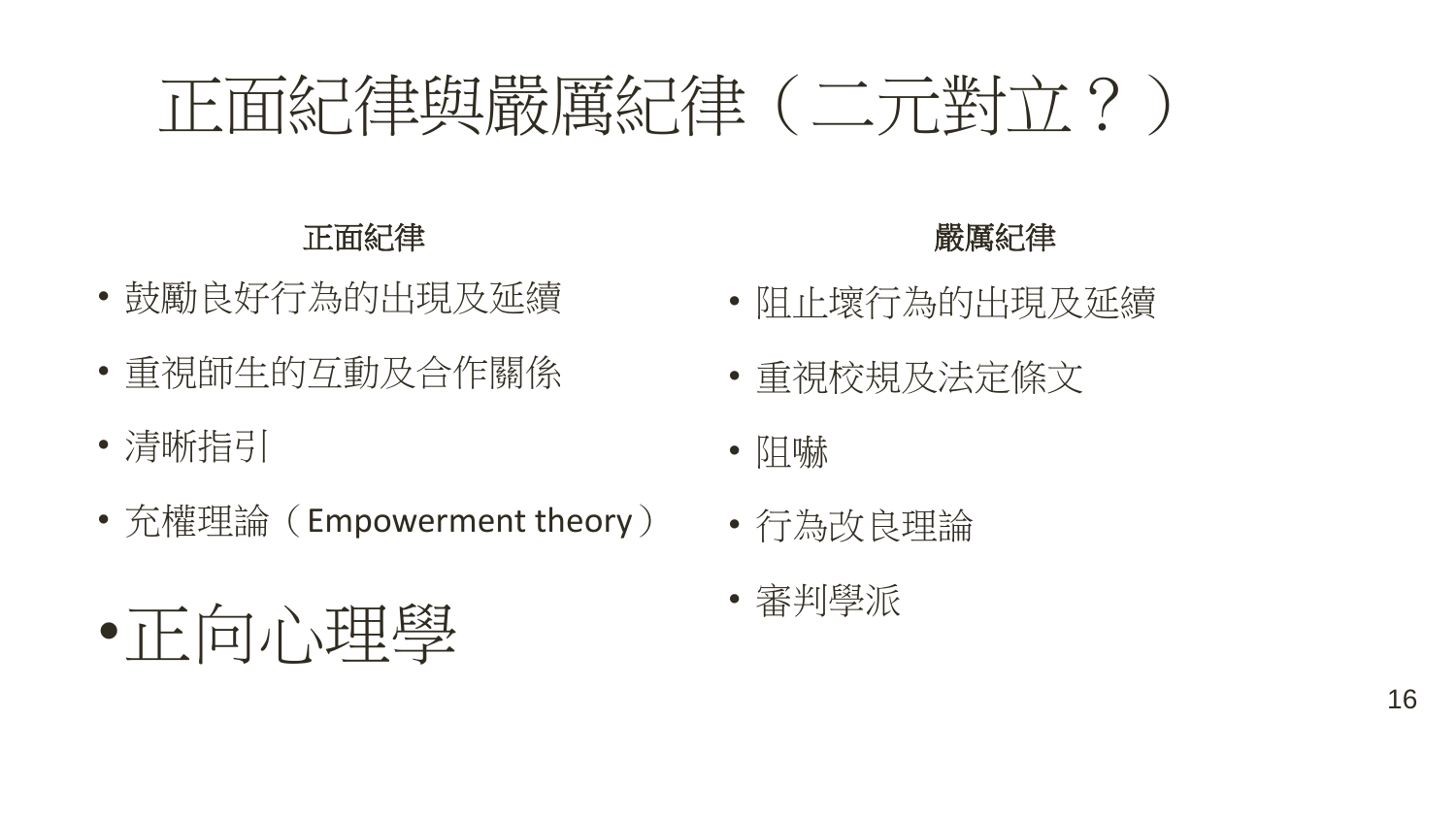貼身小技巧

表達看法及期望時

## 說話:正面的字眼

語氣:具激勵性的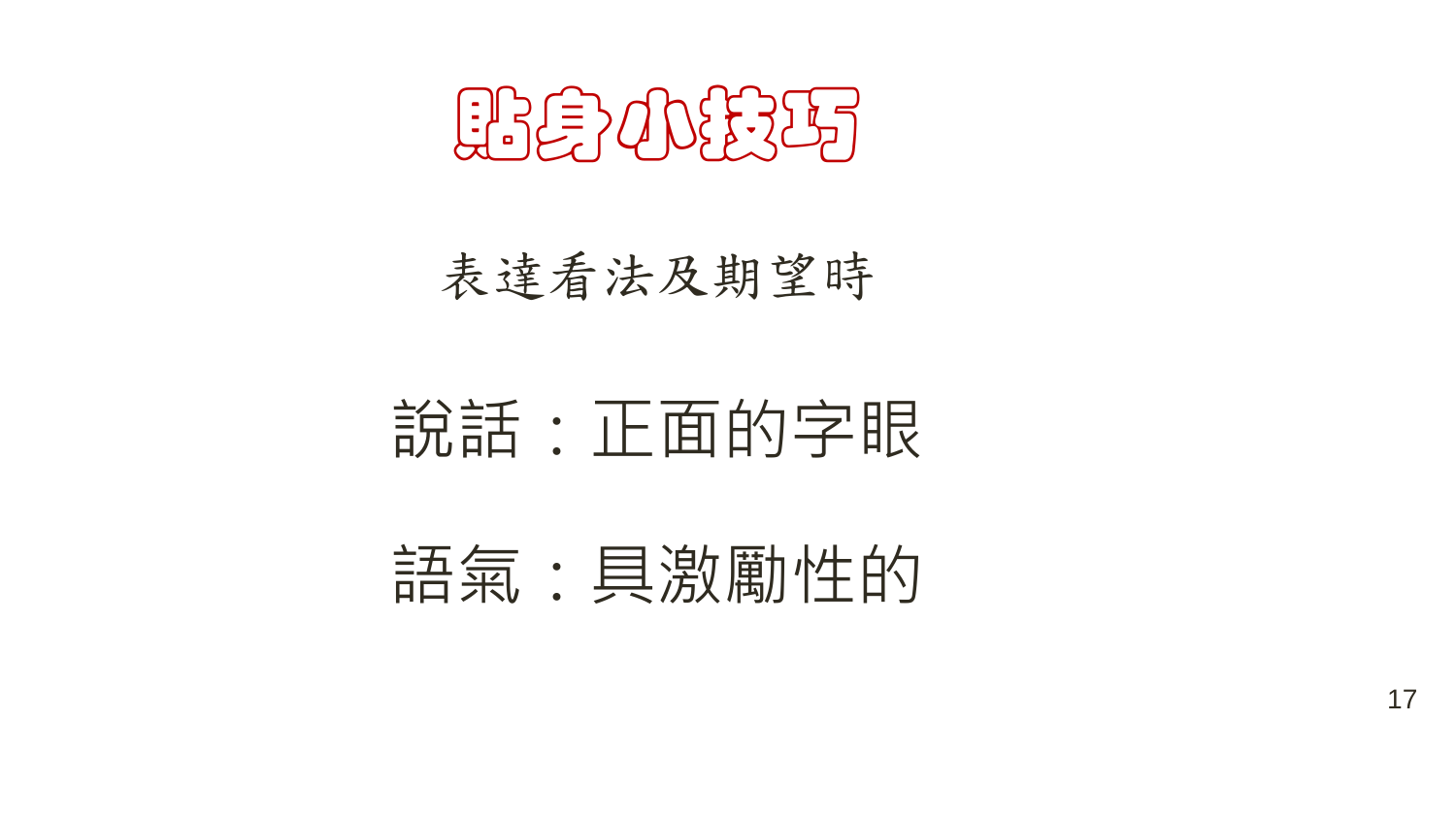

#### (台灣新聞界第一才子、商業周刊發行人)



老師不處分,

社會來處分!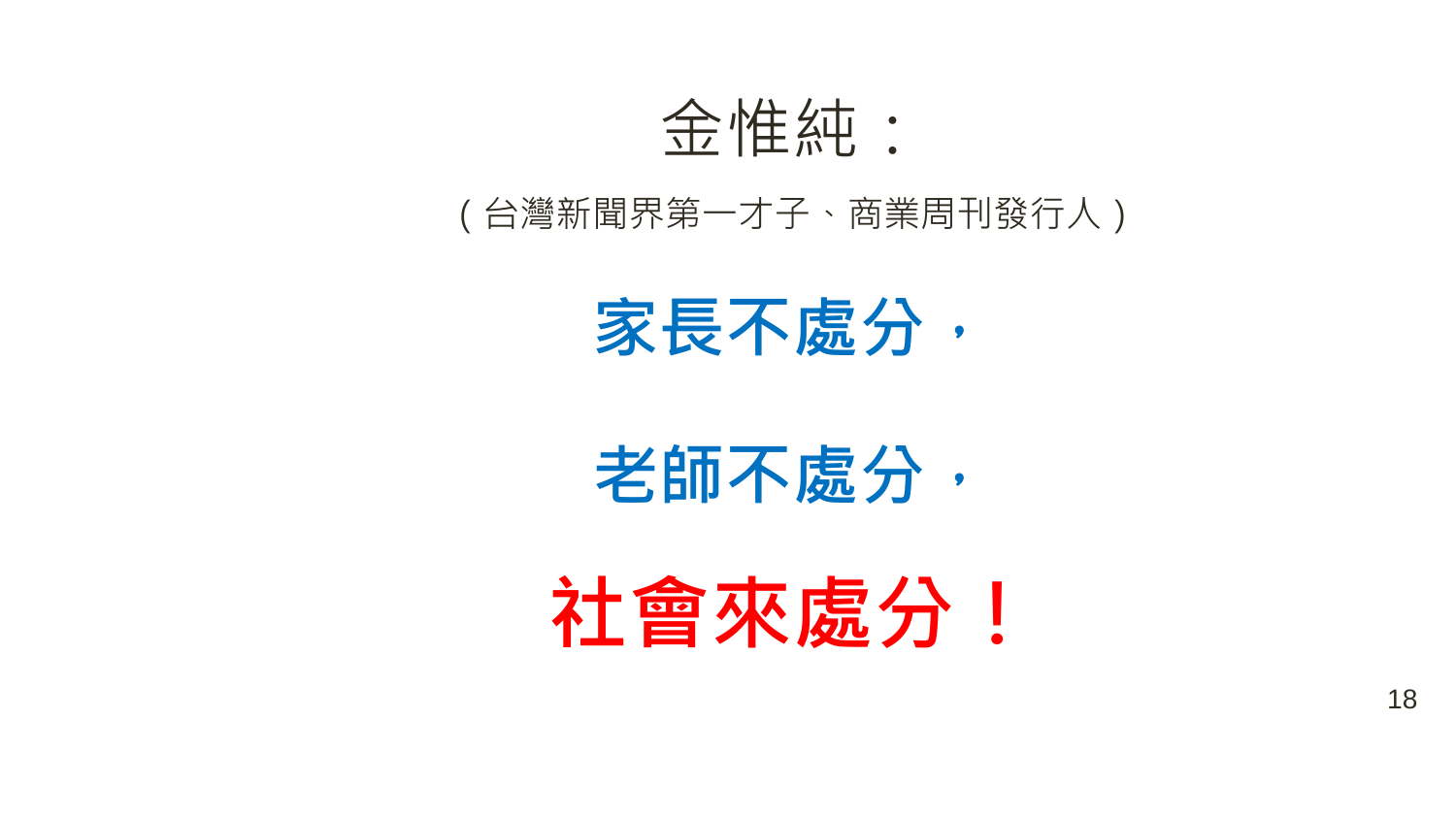







## 博弈論的囚徒困境 (Prisoner's Dilemma) 19